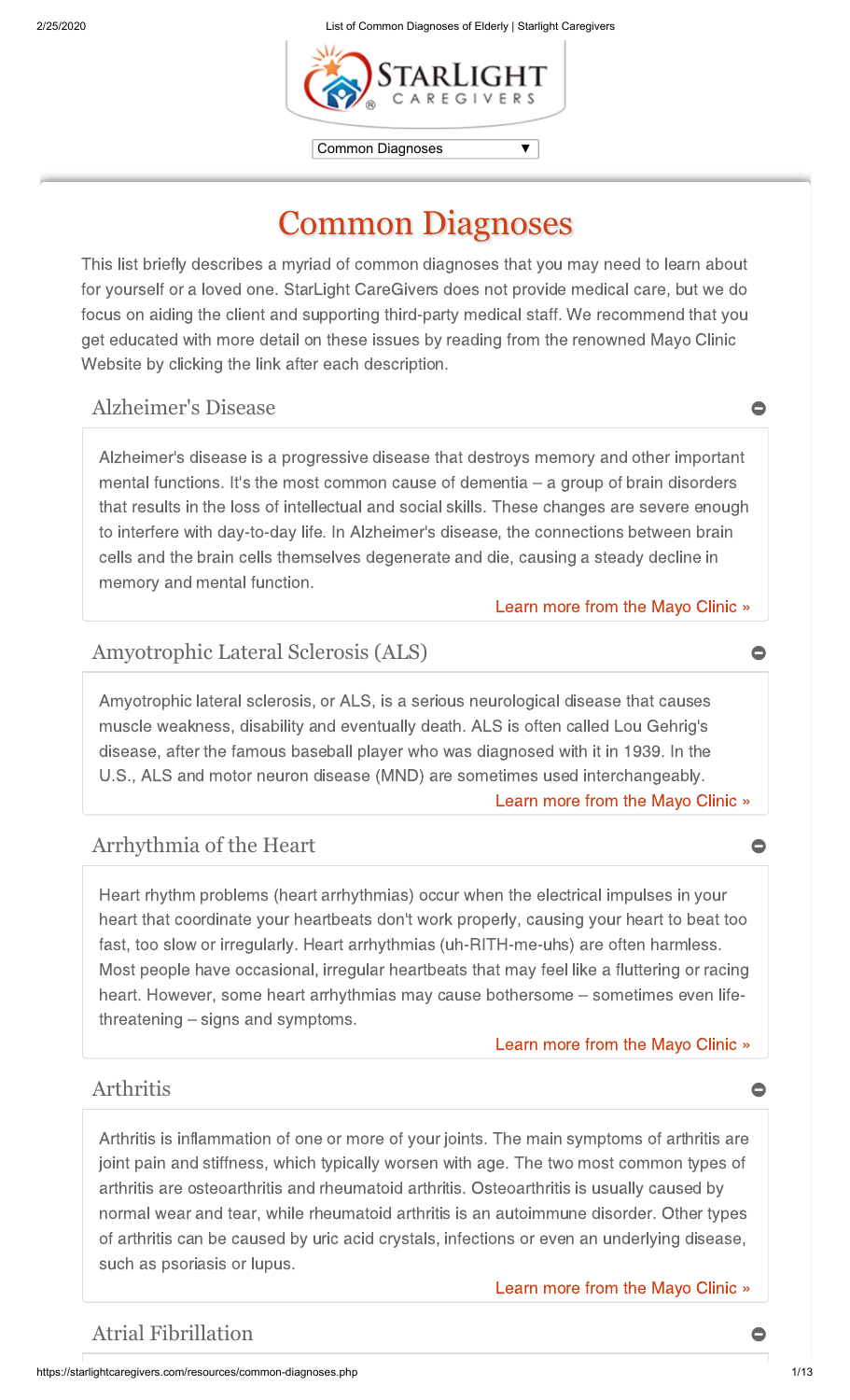Atrial fibrillation is an irregular and often rapid heart rate that commonly causes poor blood flow to the body. During atrial fibrillation, the heart's two upper chambers (the atria) beat chaotically and irregularly – out of coordination with the two lower chambers (the ventricles) of the heart. Atrial fibrillation symptoms include heart palpitations, shortness of breath and weakness.

#### [Learn more from the Mayo Clinic »](https://www.mayoclinic.org/diseases-conditions/atrial-fibrillation/symptoms-causes/syc-20350624)

### Autism

Autism is one of a group of serious developmental problems called autism spectrum disorders that appear in early childhood – usually before age 3. Though symptoms and severity vary, all autism spectrum disorders affect a child's ability to communicate and interact with others.

#### [Learn more from the Mayo Clinic »](http://www.mayoclinic.com/health/autism/DS00348)

## Bedsores (pressure ulcers)

Bedsores – also called pressure sores or pressure ulcers – are injuries to skin and underlying tissues that result from prolonged pressure on the skin. Bedsores most often develop on skin that covers bony areas of the body, such as the heel, ankles, hips or buttocks. People most at risk of bedsores are those with a medical condition that limits their ability to change positions, requires them to use a wheelchair or confines them to a bed for prolonged periods. Bedsores can develop quickly and are often difficult to treat. Several care strategies can help prevent some bedsores and promote healing.

[Learn more from the Mayo Clinic »](http://www.mayoclinic.com/health/bedsores/DS00570)

## Bipolar Disorder (Manic-depressive illness)

Bipolar disorder – sometimes called manic-depressive disorder – is associated with mood swings that range from the lows of depression to the highs of mania. When you become depressed, you may feel sad or hopeless and lose interest or pleasure in most activities. When your mood shifts in the other direction, you may feel euphoric and full of energy. Mood shifts may occur only a few times a year, or as often as several times a day. In some cases, bipolar disorder causes symptoms of depression and mania at the same time. Although bipolar disorder is a disruptive, long-term condition, you can keep your moods in check by following a treatment plan. In most cases, bipolar disorder can be controlled with medications and psychological counseling (psychotherapy).

[Learn more from the Mayo Clinic »](http://www.mayoclinic.com/health/bipolar-disorder/DS00356)

### Cancer  $\qquad \qquad \bullet$

Cancer refers to any one of a large number of diseases characterized by the development of abnormal cells that divide uncontrollably and have the ability to infiltrate and destroy normal body tissue. Cancer also has the ability to spread throughout your body. Cancer is the second leading cause of death in the United States. But survival rates are improving for many types of cancer, thanks to improvements in cancer screening and cancer treatment.

#### [Learn more from the Mayo Clinic »](http://www.mayoclinic.com/health/cancer/DS01076)

### Cataracts

A cataract is a clouding of the normally clear lens of your eye. For people who have cataracts, seeing through cloudy lenses is a bit like looking through a frosty or foggedup window. Clouded vision caused by cataracts can make it more difficult to read, drive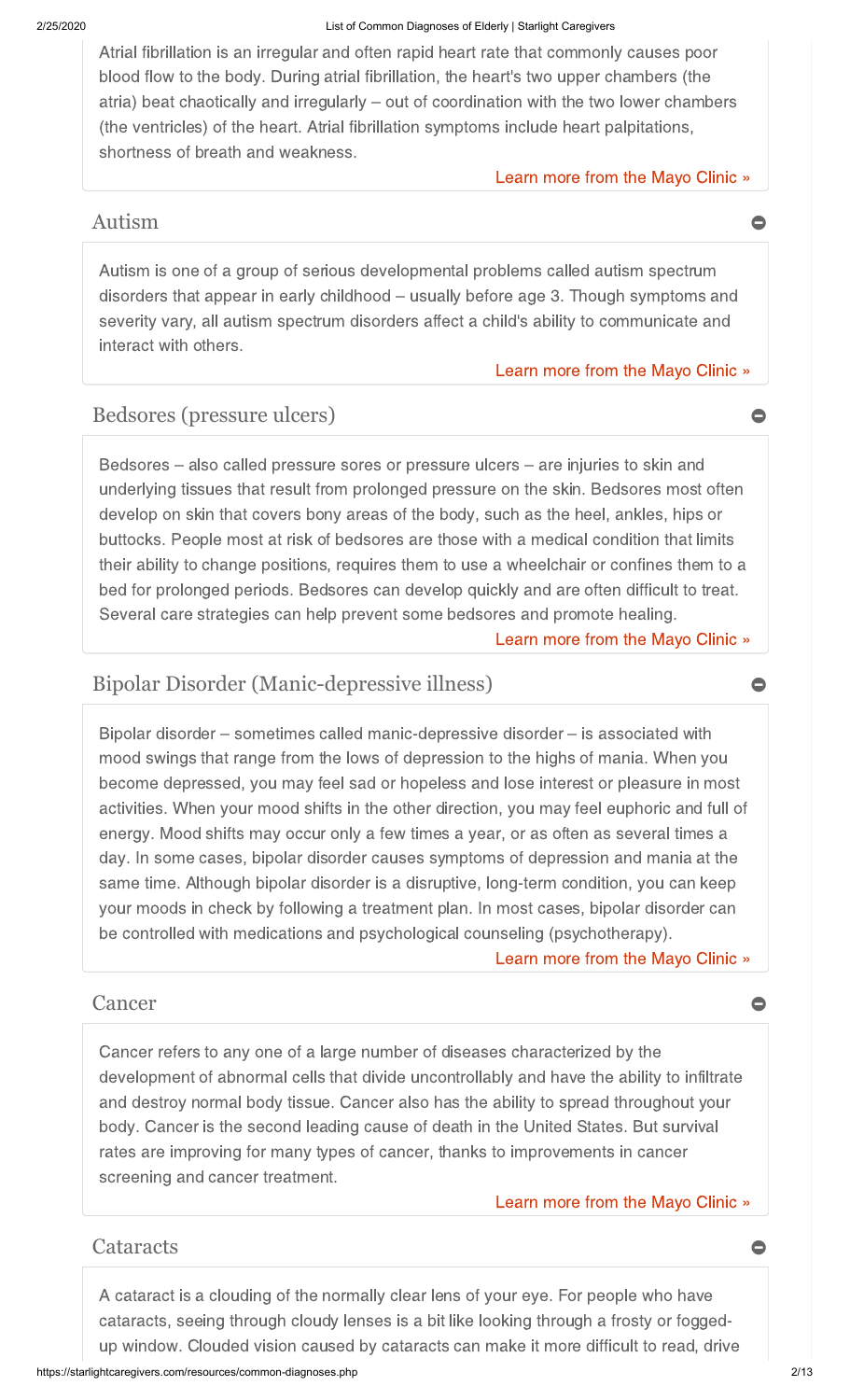a car – especially at night – or see the expression on a friend's face. Most cataracts develop slowly and don't disturb your eyesight early on. But with time, cataracts will eventually interfere with your vision.

#### [Learn more from the Mayo Clinic »](http://www.mayoclinic.com/health/cataracts/DS00050)

## Cholesterol

Cholesterol is a waxy substance that's found in the fats (lipids) in your blood. While your body needs cholesterol to continue building healthy cells, having high cholesterol can increase your risk of heart disease. When you have high cholesterol, you may develop fatty deposits in your blood vessels. Eventually, these deposits make it difficult for enough blood to flow through your arteries. Your heart may not get as much oxygen-rich blood as it needs, which increases the risk of a heart attack. Decreased blood flow to your brain can cause a stroke.

#### [Learn more from the Mayo Clinic »](http://www.mayoclinic.com/health/high-blood-cholesterol/DS00178)

## Chronic Kidney Failure

Chronic kidney failure, also called chronic kidney disease, describes the gradual loss of kidney function. Your kidneys filter wastes and excess fluids from your blood, which are then excreted in your urine. When chronic kidney failure reaches an advanced stage, dangerous levels of fluid, electrolytes and wastes can accumulate in your body.

[Learn more from the Mayo Clinic »](http://www.mayoclinic.com/health/kidney-failure/DS00682)

## COPD, or Chronic Obstructive Pulmonary Disease

Chronic obstructive pulmonary disease (COPD) refers to a group of lung diseases that block airflow and make breathing difficult. Emphysema and chronic bronchitis are the two most common conditions that make up COPD. Chronic bronchitis is an inflammation of the lining of your bronchial tubes, which carry air to and from your lungs. Emphysema occurs when the air sacs (alveoli) at the end of the smallest air passages (bronchioles) in the lungs are gradually destroyed. Damage to your lungs from COPD can't be reversed, but treatment can help control symptoms and minimize further damage.

[Learn more from the Mayo Clinic »](http://www.mayoclinic.com/health/copd/DS00916)

### Diabetes **of the contract of the contract of the contract of the contract of the contract of the contract of the contract of the contract of the contract of the contract of the contract of the contract of the contract of t**

Diabetes mellitus refers to a group of diseases that affect how your body uses blood glucose, commonly called blood sugar. Glucose is vital to your health because it's an important source of energy for the cells that make up your muscles and tissues. It's also your brain's main source of fuel. If you have diabetes, no matter what type, it means you have too much glucose in your blood, although the reasons may differ. Too much glucose can lead to serious health problems.

#### [Learn more from the Mayo Clinic »](http://www.mayoclinic.com/health/diabetes/DS01121)

## Fibromyalgia

Fibromyalgia is a disorder characterized by widespread musculoskeletal pain accompanied by fatigue, sleep, memory and mood issues. Researchers believe that fibromyalgia amplifies painful sensations by affecting the way your brain processes pain signals. Symptoms sometimes begin after a physical trauma, surgery, infection or significant psychological stress. In other cases, symptoms gradually accumulate over time with no single triggering event.

[Learn more from the Mayo Clinic »](http://www.mayoclinic.com/health/fibromyalgia/DS00079)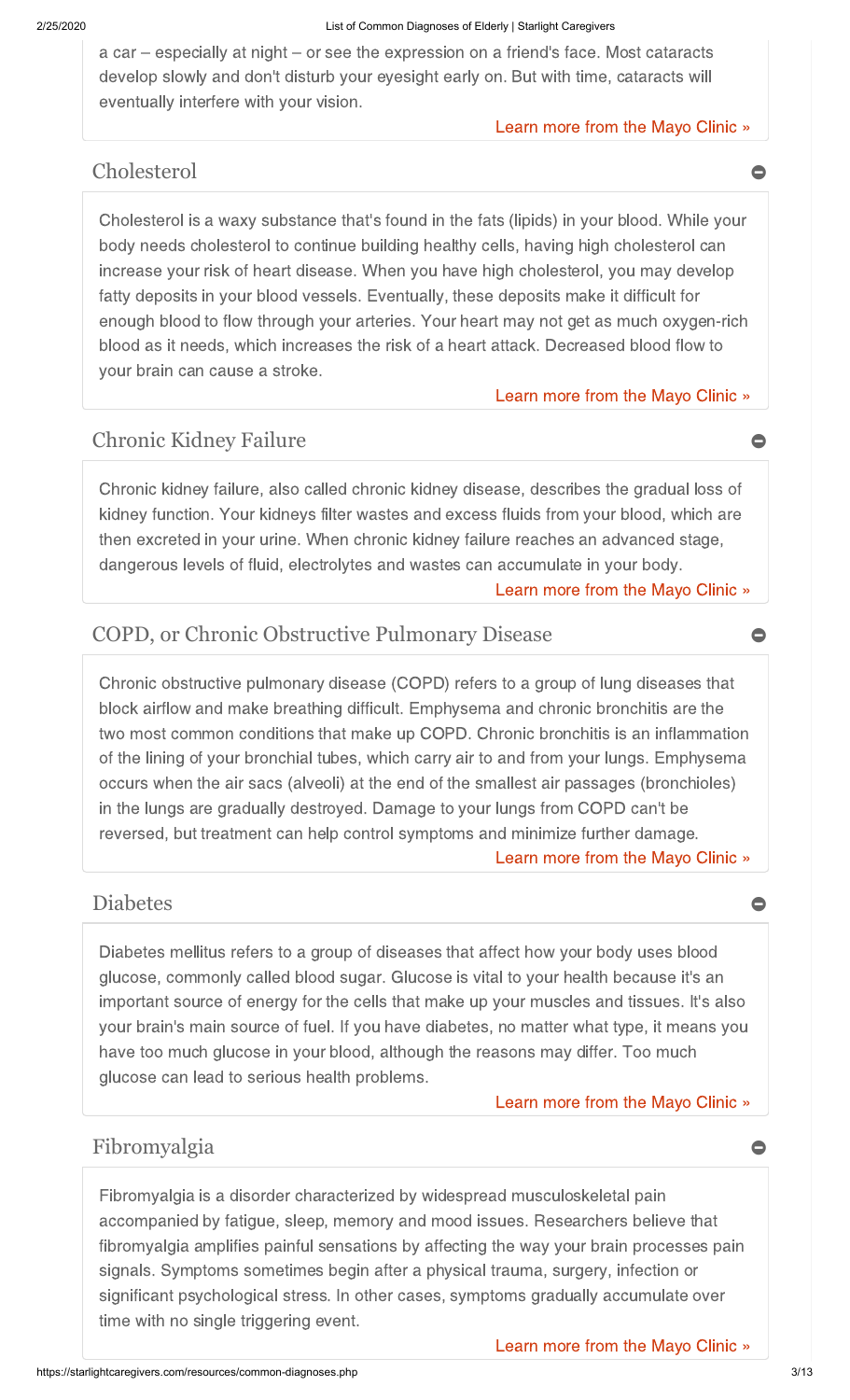### Glaucoma

Glaucoma is not just one eye disease, but a group of eye conditions resulting in optic nerve damage, which may cause loss of vision. Abnormally high pressure inside your eye (intraocular pressure) usually, but not always, causes this damage. Glaucoma is one of the leading causes of blindness in the United States. Glaucoma can damage your vision so gradually you may not notice any loss of vision until the disease is at an advanced stage. The most common type of glaucoma, primary open-angle glaucoma, has no noticeable signs or symptoms except gradual vision loss.

#### [Learn more from the Mayo Clinic »](http://www.mayoclinic.com/health/glaucoma/DS00283)

## Heart Disease

Heart disease is a broad term used to describe a range of diseases that affect your heart. The various diseases that fall under the umbrella of heart disease include diseases of your blood vessels, such as coronary artery disease; heart rhythm problems (arrhythmias); heart infections; and heart defects you're born with (congenital heart defects). The term "heart disease" is often used interchangeably with "cardiovascular disease." Cardiovascular disease generally refers to conditions that involve narrowed or blocked blood vessels that can lead to a heart attack, chest pain (angina) or stroke. Other heart conditions, such as infections and conditions that affect your heart's muscle, valves or beating rhythm, also are considered forms of heart disease.

#### [Learn more from the Mayo Clinic »](https://www.mayoclinic.org/diseases-conditions/heart-disease/symptoms-causes/syc-20353118)

## Hepatitis

Viral hepatitis, including hepatitis A, hepatitis B, and hepatitis C, are distinct diseases that affect the liver. Other causes of hepatitis include drugs and medications. Each type of hepatitis has different hepatitis symptoms and causes and treatment options may depend on the type. Your doctor will run laboratory tests to determine the type of hepatitis.

#### [Learn more from the Mayo Clinic »](https://www.mayoclinic.org/diseases-conditions/hepatitis-c/symptoms-causes/syc-20354278)

## HIV/AIDS

AIDS is a chronic, potentially life-threatening condition caused by the human immunodeficiency virus (HIV). By damaging your immune system, HIV interferes with your body's ability to fight the organisms that cause disease. HIV is a sexually transmitted infection. It can also be spread by contact with infected blood, or from mother to child during pregnancy, childbirth or breast-feeding. It can take years before HIV weakens your immune system to the point that you have AIDS.

#### [Learn more from the Mayo Clinic »](https://www.mayoclinic.org/diseases-conditions/hiv-aids/symptoms-causes/syc-20373524)

## Hypertension (High Blood Pressure)

High blood pressure is a common condition in which the force of the blood against your artery walls is high enough that it may eventually cause health problems, such as heart disease. Blood pressure is determined by the amount of blood your heart pumps and the amount of resistance to blood flow in your arteries. The more blood your heart pumps and the narrower your arteries, the higher your blood pressure. You can have high blood pressure (hypertension) for years without any symptoms. Uncontrolled high blood pressure increases your risk of serious health problems, including heart attack and stroke.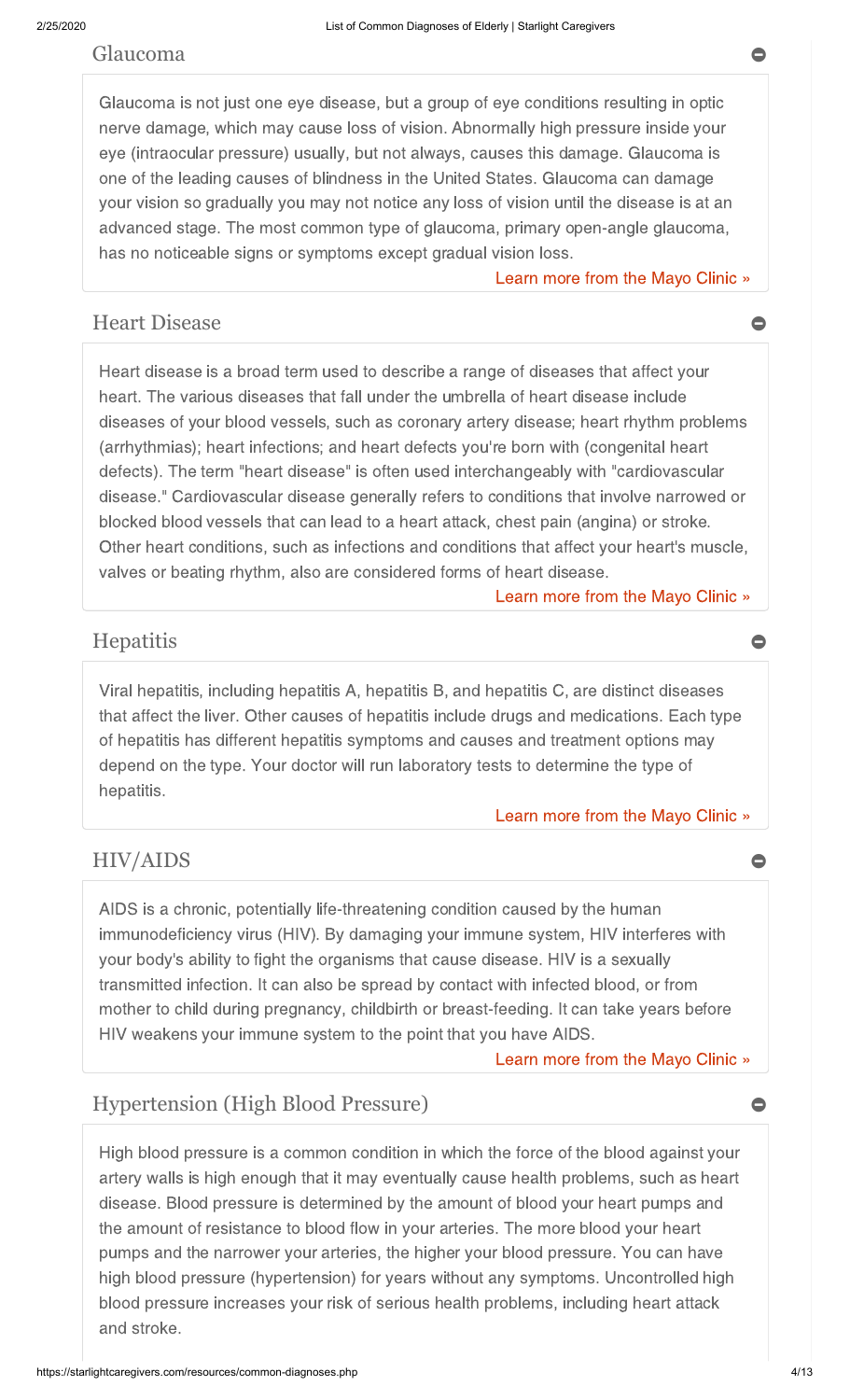[Learn more from the Mayo Clinic »](http://www.mayoclinic.com/health/high-blood-pressure/DS00100)

## Hyperthyroidism (overactive thyroid)

Hyperthyroidism is a condition in which your thyroid gland produces too much of the hormone thyroxine. Hyperthyroidism can accelerate your body's metabolism significantly, causing sudden weight loss, a rapid or irregular heartbeat, sweating, and nervousness or irritability. Several treatment options are available if you have hyperthyroidism. Doctors use anti-thyroid medications and radioactive iodine to slow the production of thyroid hormones. Sometimes, treatment of hyperthyroidism involves surgery to remove all or part of your thyroid gland.

#### [Learn more from the Mayo Clinic »](http://www.mayoclinic.com/health/hyperthyroidism/DS00344)

## Hypothyroidism (underactive thyroid)

Hypothyroidism (underactive thyroid) is a condition in which your thyroid gland doesn't produce enough of certain important hormones. Women, especially those older than age 60, are more likely to have hypothyroidism. Hypothyroidism upsets the normal balance of chemical reactions in your body. It seldom causes symptoms in the early stages, but, over time, untreated hypothyroidism can cause a number of health problems, such as obesity, joint pain, infertility and heart disease. The good news is that accurate thyroid function tests are available to diagnose hypothyroidism, and treatment of hypothyroidism with synthetic thyroid hormone is usually simple, safe and effective once you and your doctor find the right dose for you.

[Learn more from the Mayo Clinic »](http://www.mayoclinic.com/health/hypothyroidism/DS00353)

## Irritable Bowel Syndrome (IBS)

IBS is a common disorder that affects your large intestine (colon). Irritable bowel syndrome commonly causes cramping, abdominal pain, bloating gas, diarrhea and constipation. Despite these uncomfortable signs and symptoms, IBS doesn't cause permanent damage to your colon. Most people with IBS find that symptoms improve as they learn to control their condition. Only a small number of people with irritable bowel syndrome have disabling signs and symptoms.

#### [Learn more from the Mayo Clinic »](http://www.mayoclinic.com/health/irritable-bowel-syndrome/DS00106)

## Incontinence, Urinary

Urinary incontinence – the loss of bladder control – is a common and often embarrassing problem. The severity of urinary incontinence ranges from occasionally leaking urine when you cough or sneeze to having an urge to urinate that's so sudden and strong you don't get to a toilet in time. If urinary incontinence affects your day-to-day activities, don't hesitate to see your doctor. In most cases, simple lifestyle changes or medical treatment can ease your discomfort or stop urinary incontinence.

[Learn more from the Mayo Clinic »](http://www.mayoclinic.com/health/urinary-incontinence/DS00404)

## Inflammatory Bowel Disease (IBD)

Inflammatory bowel disease (IBD) involves chronic inflammation of all or part of your digestive tract. IBD primarily includes ulcerative colitis and Crohn's disease. IBD can be painful and debilitating, and sometimes leads to life-threatening complications. Ulcerative colitis (UL-sur-uh-tiv koe-LIE-tis) is an inflammatory bowel disease that causes long-lasting inflammation in part of your digestive tract. Symptoms usually develop over time, rather than suddenly. Ulcerative colitis usually affects only the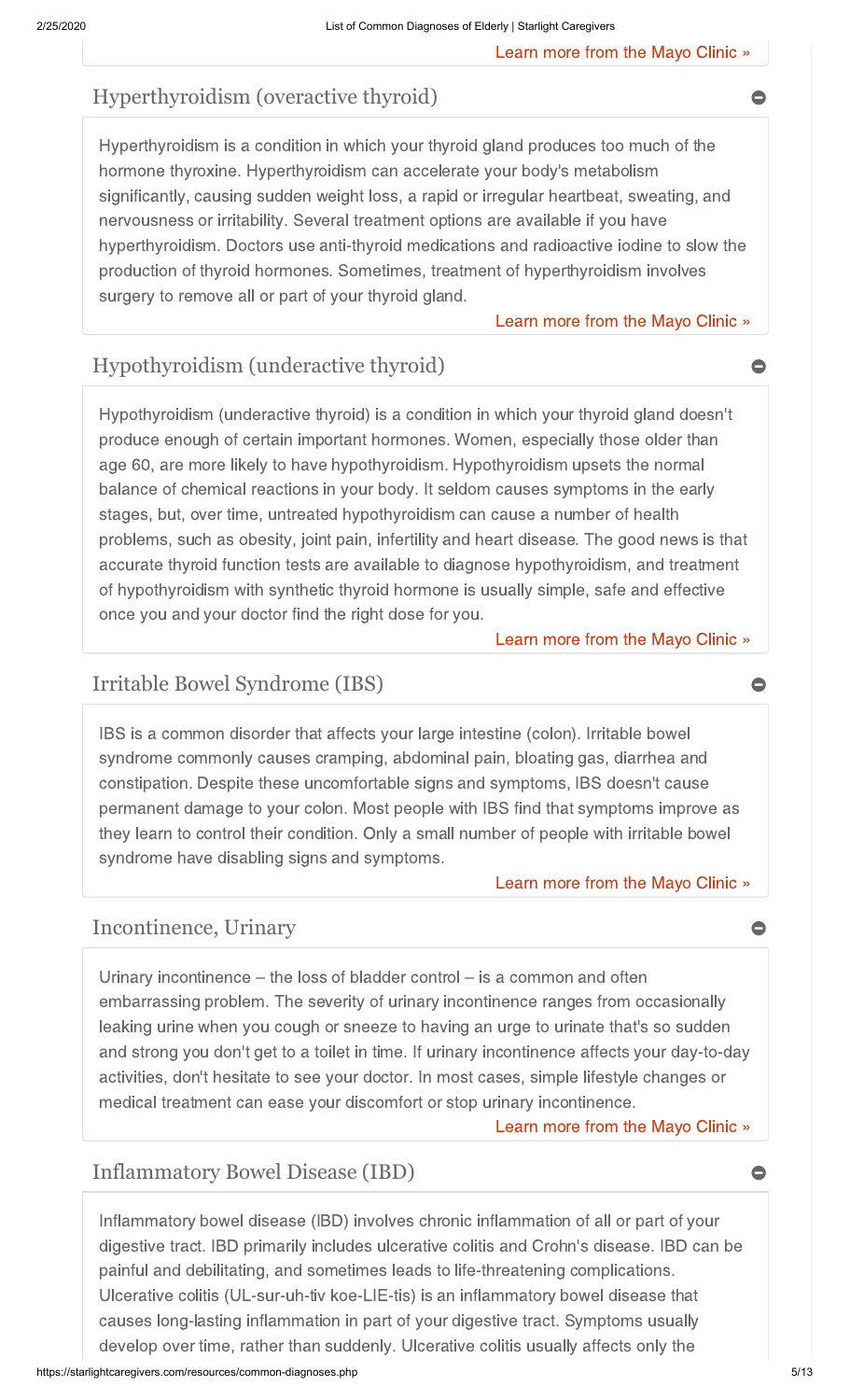innermost lining of your large intestine (colon) and rectum. It occurs only through continuous stretches of your colon.

#### [Learn more from the Mayo Clinic »](http://www.mayoclinic.com/health/inflammatory-bowel-disease/DS01195)

## Kidney Failure, Chronic

Chronic kidney failure, also called chronic kidney disease, describes the gradual loss of kidney function. Your kidneys filter wastes and excess fluids from your blood, which are then excreted in your urine. When chronic kidney failure reaches an advanced stage, dangerous levels of fluid, electrolytes and wastes can accumulate in your body. In the early stages of chronic kidney failure, you may have few signs or symptoms. Chronic kidney failure may not become apparent until your kidney function is significantly impaired.

#### [Learn more from the Mayo Clinic »](http://www.mayoclinic.com/health/kidney-failure/DS00682)

## Leukemia

Leukemia is cancer of the body's blood-forming tissues, including the bone marrow and the lymphatic system. Many types of leukemia exist. Some forms of leukemia are more common in children. Other forms of leukemia occur mostly in adults. Leukemia usually starts in the white blood cells. Your white blood cells are potent infection fighters – they normally grow and divide in an orderly way, as your body needs them. But in people with leukemia, the bone marrow produces abnormal white blood cells, which don't function properly.

#### [Learn more from the Mayo Clinic »](http://www.mayoclinic.com/health/leukemia/DS00351)

## Liver Failure, Acute

Acute liver failure occurs when your liver rapidly loses its ability to function. More commonly, liver failure develops slowly over the course of years. But in acute liver failure, liver failure develops in a matter of days. Acute liver failure can cause many complications, including excessive bleeding and increasing pressure in the brain. Another term for acute liver failure is fulminant hepatic failure. Acute liver failure is a medical emergency that requires hospitalization. Some causes of acute liver failure can be reversed with treatment. But in other situations, a liver transplant may be the only cure for acute liver failure.

#### [Learn more from the Mayo Clinic »](http://www.mayoclinic.com/health/liver-failure/DS00961)

## Liver Spots (Age Spots)

Age spots – also called liver spots and solar lentigines – are flat gray, brown or black spots. They vary in size and usually appear on the face, hands, shoulders and arms – areas most exposed to the sun. Though age spots are very common in adults older than age 40, they can affect younger people as well. True age spots are harmless and don't need treatment, but they can look like cancerous growths. For cosmetic reasons, age spots can be lightened with skin-bleaching products or removed. However, preventing age spots – by avoiding the sun and using sunscreen – may be the easiest way to maintain your skin's youthful appearance and to avoid these dark skin spots.

[Learn more from the Mayo Clinic »](http://www.mayoclinic.com/health/age-spots/DS00912)

## Lupus **Design Contract of the Contract of Contract Contract of Contract Contract Contract Contract Contract Contract Contract Contract Contract Contract Contract Contract Contract Contract Contract Contract Contract Contra**

Lupus is a chronic inflammatory disease that occurs when your body's immune system attacks your own tissues and organs. Inflammation caused by lupus can affect many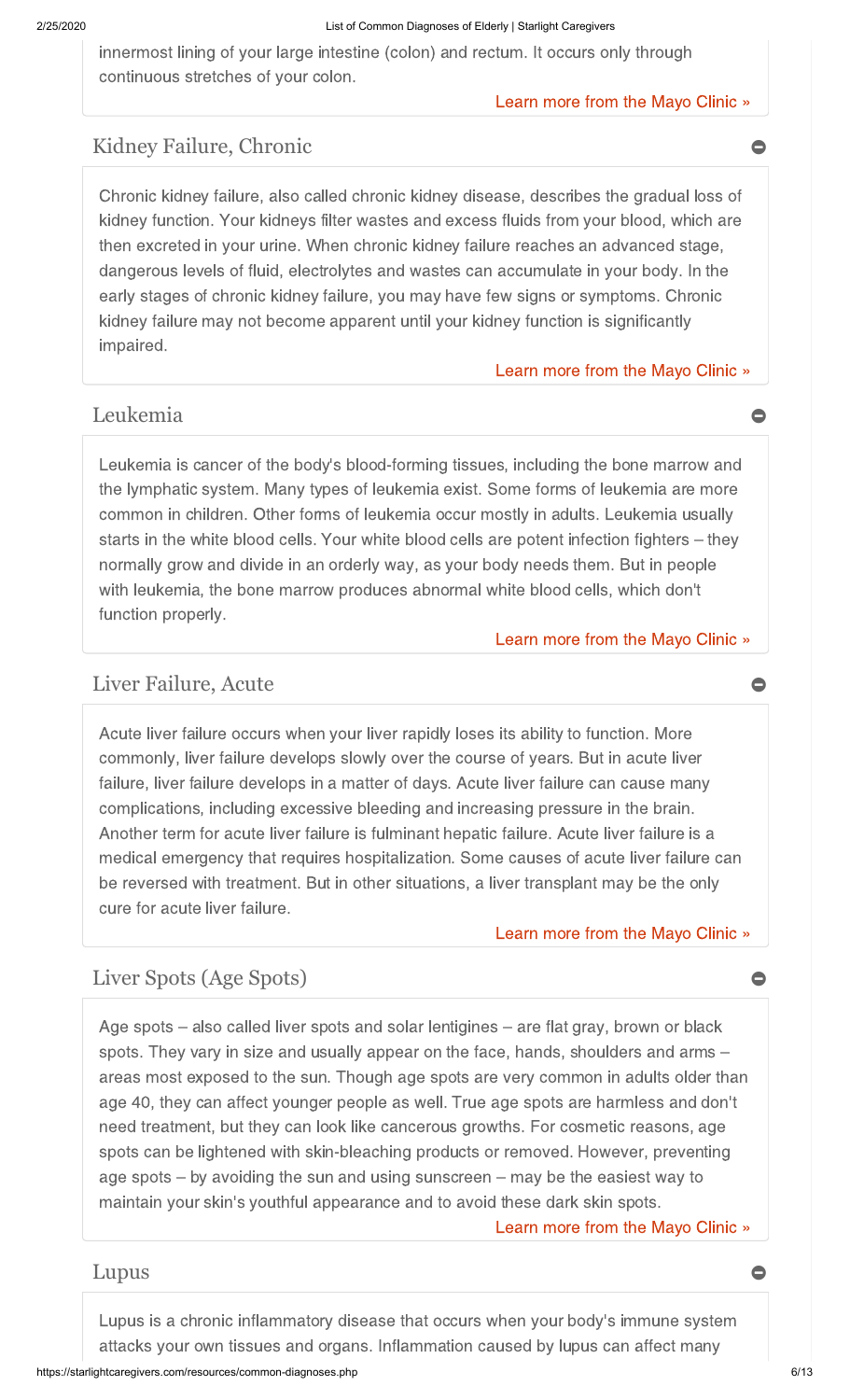different body systems – including your joints, skin, kidneys, blood cells, brain, heart and lungs. Lupus can be difficult to diagnose because its signs and symptoms often mimic those of other ailments. The most distinctive sign of lupus – a facial rash that resembles the wings of a butterfly unfolding across both cheeks – occurs in many but not all cases of lupus.

#### [Learn more from the Mayo Clinic](http://www.mayoclinic.com/health/lupus/DS00115)

## Lymphoma, Hodgkin's (Hodgkin's disease)

Hodgkin's lymphoma – formerly known as Hodgkin's disease – is a cancer of the lymphatic system, which is part of your immune system. In Hodgkin's lymphoma, cells in the lymphatic system grow abnormally and may spread beyond the lymphatic system. As Hodgkin's lymphoma progresses, it compromises your body's ability to fight infection. Hodgkin's lymphoma is one of two common types of cancers of the lymphatic system. The other type, non-Hodgkin's lymphoma, is far more common. Advances in diagnosis and treatment of Hodgkin's lymphoma have helped to give people with this diagnosis the chance for a full recovery. The prognosis continues to improve for people with Hodgkin's lymphoma.

### [Learn more from the Mayo Clinic »](http://www.mayoclinic.com/health/hodgkins-disease/DS00186)

## Lymphoma, Non-Hodgkin's

Non-Hodgkin's lymphoma, also called non-Hodgkin lymphoma, is cancer that originates in your lymphatic system, the disease-fighting network spread throughout your body. In non-Hodgkin's lymphoma, tumors develop from lymphocytes – a type of white blood cell. Non-Hodgkin's lymphoma is more common than the other general type of lymphoma – Hodgkin lymphoma. Many different subtypes of non-Hodgkin's lymphoma exist. The most common non-Hodgkin's lymphoma subtypes include diffuse large B-cell lymphoma and follicular lymphoma.

#### [Learn more from the Mayo Clinic »](http://www.mayoclinic.com/health/non-hodgkins-lymphoma/DS00350)

## Macular Degeneration, Dry

Dry macular degeneration is a chronic eye disease that causes vision loss in the center of your field of vision. Dry macular degeneration is marked by deterioration of the macula (MAK-u-luh), which is in the center of the retina. The layer of tissue on the inside back wall of your eyeball. Dry macular degeneration is one of two types of age-related macular degeneration. The other type – wet macular degeneration – is characterized by blood vessels that grow under the retina in the back of the eye, leaking blood and fluid. Dry macular degeneration is the more common form of the disease. Dry macular degeneration may worsen your quality of life by causing blurred central vision or a blind spot in your central vision.

### [Learn more from the Mayo Clinic »](http://www.mayoclinic.com/health/macular-degeneration/DS00284)

## Melanoma, Skin Cancer

Melanoma, the most serious type of skin cancer, develops in the cells (melanocytes) that produce melanin – the pigment that gives your skin its color. Melanoma can also form in your eyes and, rarely, in internal organs, such as your intestines. The exact cause of all melanomas isn't clear, but exposure to ultraviolet (UV) radiation from sunlight or tanning lamps and beds increases your risk of developing melanoma. Limiting your exposure to UV radiation can help reduce your risk of melanoma.

[Learn more from the Mayo Clinic](http://www.mayoclinic.com/health/melanoma/DS00439)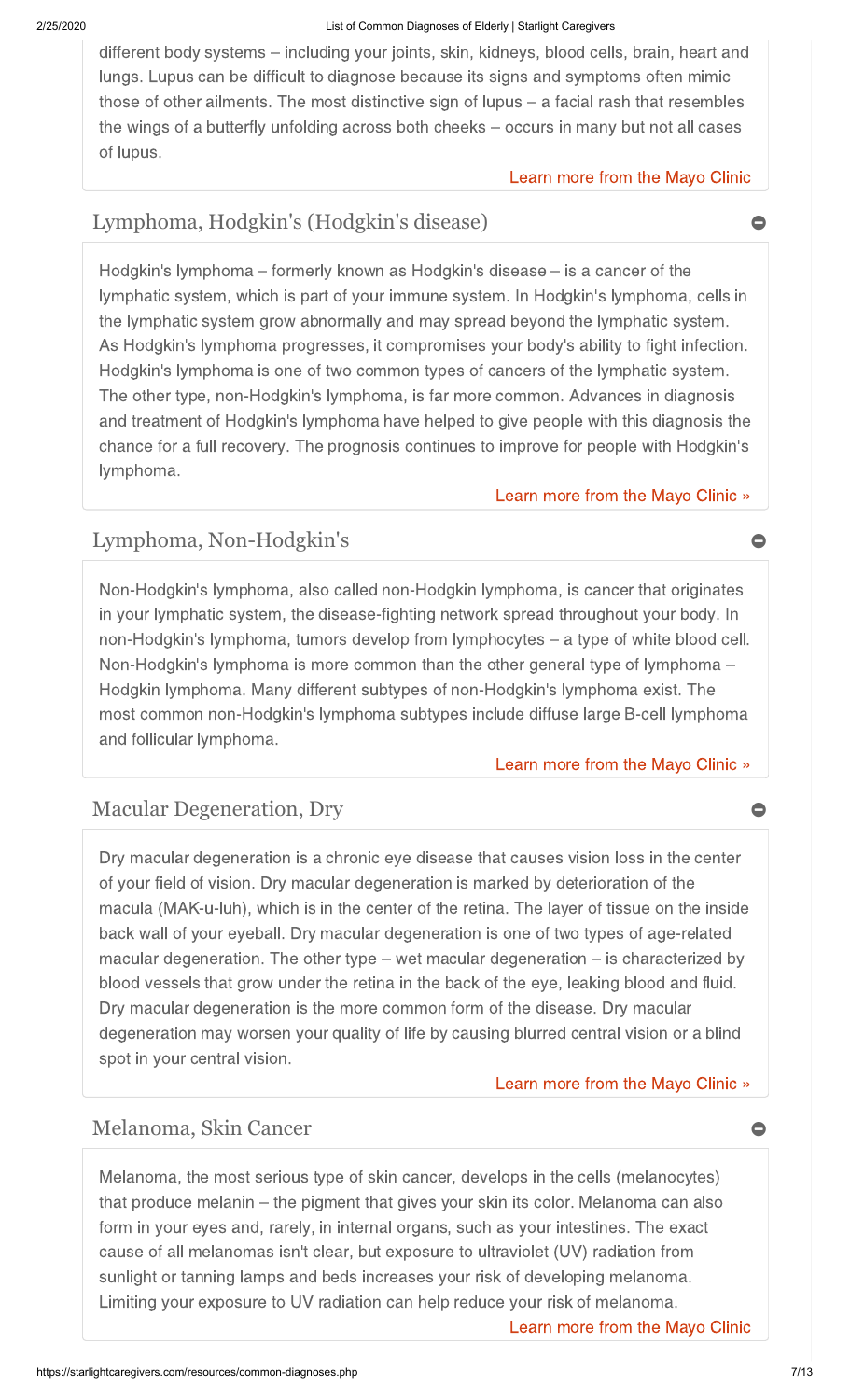## Multiple Sclerosis (MS)

Multiple sclerosis is a potentially debilitating disease in which your body's immune system eats away at the protective sheath (myelin) that covers your nerves. Damage to myelin causes interference in the communication between your brain, spinal cord and other areas of your body. This condition may result in deterioration of the nerves themselves, a process that's not reversible. Symptoms vary widely, depending on the amount of damage and the nerves that are affected. People with severe cases of multiple sclerosis may lose the ability to walk or speak clearly. Multiple sclerosis can be difficult to diagnose early in the course of the disease because symptoms often come and go – sometimes disappearing for months.

[Learn more from the Mayo Clinic »](https://www.mayoclinic.org/diseases-conditions/multiple-sclerosis/multimedia/multiple-sclerosis-diagnosis/vid-20135054)

## Obstructive Sleep Apnea

Obstructive sleep apnea is a potentially serious sleep disorder in which breathing repeatedly stops and starts during sleep. Several types of sleep apnea exist, but the most common type is obstructive sleep apnea, which occurs when your throat muscles intermittently relax and block your airway during sleep. The most noticeable sign of obstructive sleep apnea is snoring. Anyone can develop obstructive sleep apnea, although it most commonly affects middle-aged and older adults and people who are overweight.

#### [Learn more from the Mayo Clinic »](http://www.mayoclinic.com/health/obstructive-sleep-apnea/DS00968)

## Osteoarthritis

Osteoarthritis is the most common form of arthritis, affecting millions of people around the world. Often called wear-and-tear arthritis, osteoarthritis occurs when the protective cartilage on the ends of your bones wears down over time. While osteoarthritis can damage any joint in your body, the disorder most commonly affects joints in your hands, neck, lower back, knees and hips. Osteoarthritis gradually worsens with time, and no cure exists.

#### [Learn more from the Mayo Clinic »](http://www.mayoclinic.com/health/osteoarthritis/DS00019)

### **Osteoporosis**

Osteoporosis causes bones to become weak and brittle – so brittle that a fall or even mild stresses like bending over or coughing can cause a fracture. Osteoporosis-related fractures most commonly occur in the hip, wrist or spine. Bone is living tissue, which is constantly being absorbed and replaced. Osteoporosis occurs when the creation of new bone doesn't keep up with the removal of old bone. Osteoporosis affects men and women of all races. But white and Asian women – especially those who are past menopause – are at highest risk. Medications, dietary supplements and weight-bearing exercise can help strengthen your bones.

#### [Learn more from the Mayo Clinic »](http://www.mayoclinic.com/health/osteoporosis/DS00128)

## Pancreatic Cancer **Cancer Cancer Cancer Cancer Cancer Cancer Cancer Cancer Cancer Cancer Cancer Cancer Cancer Cancer Cancer Cancer Cancer Cancer Cancer Cancer Cancer Cancer Cance**

Pancreatic cancer begins in the tissues of your pancreas – an organ in your abdomen that lies horizontally behind the lower part of your stomach. Your pancreas secretes enzymes that aid digestion and hormones that help regulate the metabolism of sugars. Pancreatic cancer often has a poor prognosis, even when diagnosed early. Pancreatic cancer typically spreads rapidly and is seldom detected in its early stages, which is a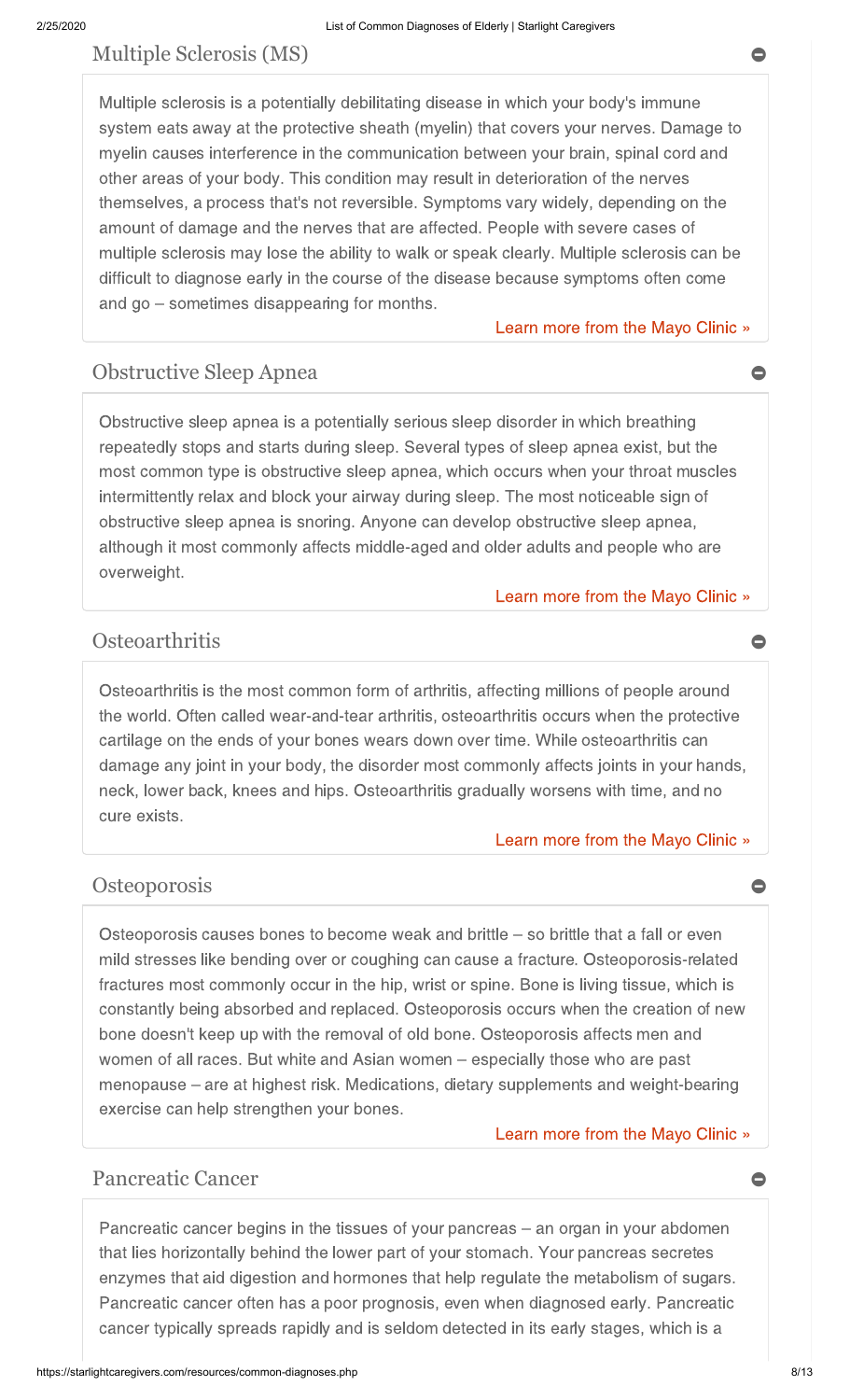[Learn more from the Mayo Clinic »](http://www.mayoclinic.com/health/pancreatic-cancer/DS00357) major reason why it's a leading cause of cancer death. Signs and symptoms may not appear until pancreatic cancer is quite advanced and surgical removal isn't possible.

## Parkinson's Disease

Parkinson's disease is a progressive disorder of the nervous system that affects your movement. It develops gradually, sometimes starting with a barely noticeable tremor in just one hand. But while tremor may be the most well-known sign of Parkinson's disease, the disorder also commonly causes stiffness or slowing of movement. In early stages of Parkinson's disease, your face may show little or no expression, or your arms may not swing when you walk. Your speech may become soft or slurred. Parkinson's disease symptoms worsen as your condition progresses over time. Although Parkinson's disease can't be cured, medications may markedly improve your symptoms. In occasional cases, your doctor may suggest surgery to regulate certain regions of your brain and improve your symptoms.

[Learn more from the Mayo Clinic »](http://www.mayoclinic.com/health/parkinsons-disease/DS00295)

### Periodontitis

Periodontitis (pair-e-o-don-TI-tis) is a serious gum infection that destroys the soft tissue and bone that support your teeth. Periodontitis can cause tooth loss or worse, an increased risk of heart attack or stroke and other serious health problems. Periodontitis is common but largely preventable. Periodontitis is usually the result of poor oral hygiene. Daily brushing and flossing and regular professional dental cleanings can greatly reduce your chance of developing periodontitis.

[Learn more from the Mayo Clinic »](http://www.mayoclinic.com/health/periodontitis/DS00369)

## Pneumonia <del>o</del>

Pneumonia is an inflammation of the lungs caused by infection. Bacteria, viruses, fungi or parasites can cause pneumonia. Pneumonia is a particular concern if you're older than 65 or have a chronic illness or weak immune system. It can also occur in young, healthy people. Pneumonia can range in seriousness from mild to life-threatening. Pneumonia often is a complication of another condition, such as the flu. Antibiotics can treat most common forms of bacterial pneumonias, but antibiotic-resistant strains are a growing problem. The best approach is to try to prevent infection.

[Learn more from the Mayo Clinic »](http://www.mayoclinic.com/health/pneumonia/DS00135)

## Post-traumatic stress disorder (PTSD)

Post-traumatic stress disorder (PTSD) is a mental health condition that's triggered by a terrifying event. Symptoms may include flashbacks, nightmares and severe anxiety, as well as uncontrollable thoughts about the event. Many people who go through traumatic events have difficulty adjusting and coping for a while. But with time and taking care of yourself, such traumatic reactions usually get better. In some cases, though, the symptoms can get worse or last for months or even years. Sometimes they may completely shake up your life. In a case such as this, you may have post-traumatic stress disorder.

[Learn more from the Mayo Clinic »](https://www.mayoclinic.org/diseases-conditions/post-traumatic-stress-disorder/symptoms-causes/syc-20355967)

## Rheumatoid Arthritis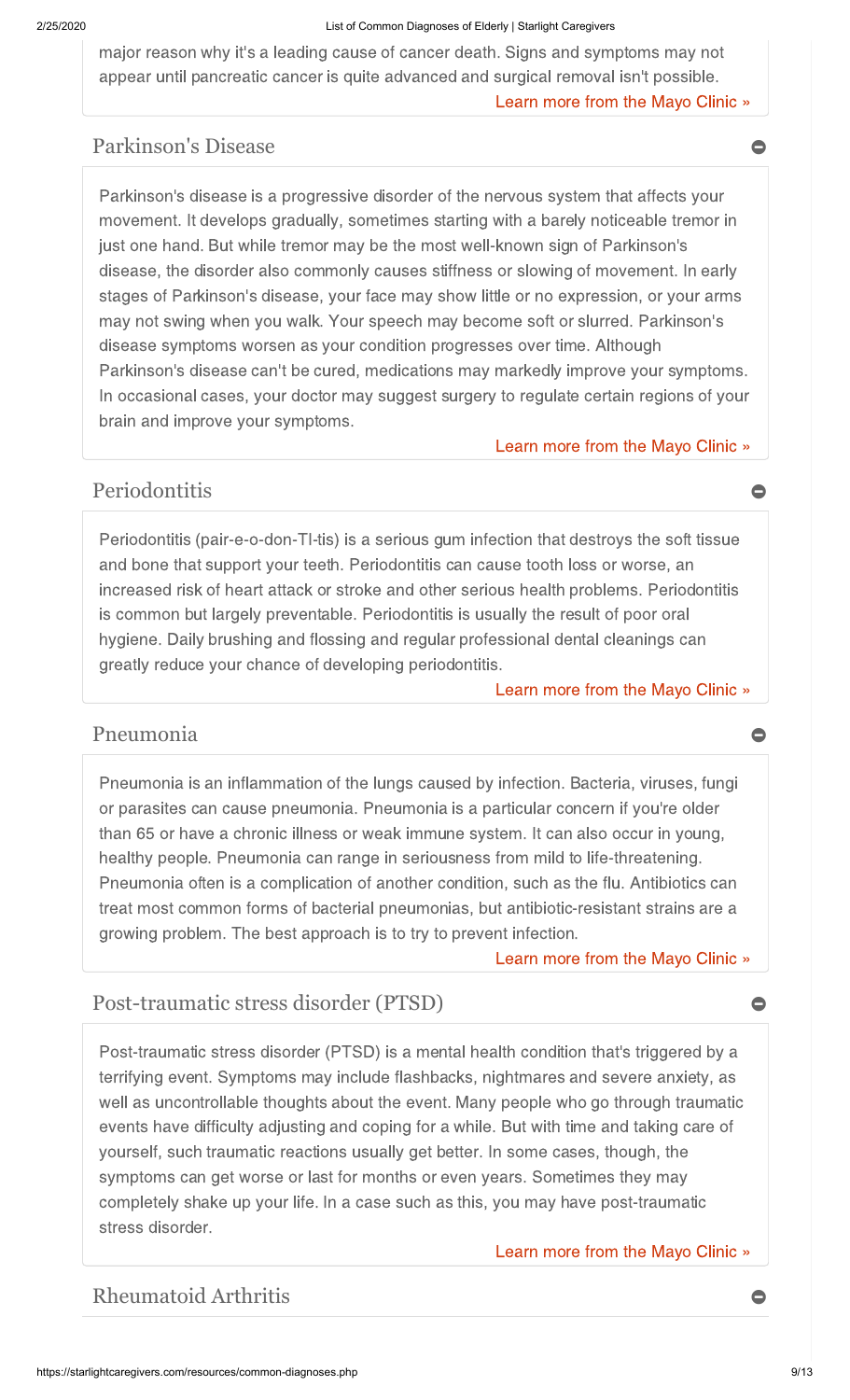[Learn more from the Mayo Clinic »](https://www.mayoclinic.org/diseases-conditions/rheumatoid-arthritis/symptoms-causes/syc-20353648) Rheumatoid arthritis is a chronic inflammatory disorder that typically affects the small joints in your hands and feet. Unlike the wear-and-tear damage of osteoarthritis, rheumatoid arthritis affects the lining of your joints, causing a painful swelling that can eventually result in bone erosion and joint deformity. An autoimmune disorder, rheumatoid arthritis occurs when your immune system mistakenly attacks your own body's tissues. In addition to causing joint problems, rheumatoid arthritis can also affect your whole body with fevers and fatigue.br/>

## Staph Infections  $\bullet$

Staph infections are caused by staphylococcus bacteria, a type of germ commonly found on the skin or in the nose of even healthy individuals. Most of the time, these bacteria cause no problems or result in relatively minor skin infections. But staph infections can turn deadly if the bacteria invade deeper into your body, entering your bloodstream, joints, bones, lungs or heart. In the past, a lethal staph infection might have occurred in a person who was hospitalized or had a chronic illness or weakened immune system. Now, a growing number of otherwise healthy people are developing life-threatening staph infections. And many staph infections no longer respond to common antibiotics.

[Learn more from the Mayo Clinic »](http://www.mayoclinic.com/health/staph-infections/DS00973)

## Stroke ● ● ●

A stroke occurs when the blood supply to part of your brain is interrupted or severely reduced, depriving brain tissue of oxygen and food. Within minutes, brain cells begin to die. A stroke is a medical emergency. Prompt treatment is crucial. Early action can minimize brain damage and potential complications. The good news is that strokes can be treated and prevented, and many fewer Americans die of stroke now than even 15 years ago. Better control of major stroke risk factors – high blood pressure, smoking and high cholesterol – may be responsible for the decline.

[Learn more from the Mayo Clinic »](http://www.mayoclinic.com/health/stroke/DS00150)

## Thrush, Oral

Oral thrush is a condition in which the fungus Candida albicans accumulates on the lining of your mouth. Oral thrush causes creamy white lesions, usually on your tongue or inner cheeks. The lesions can be painful and may bleed slightly when you scrape them. Sometimes oral thrush may spread to the roof of your mouth, your gums, your tonsils or the back of your throat. Although oral thrush can affect anyone, it's more likely to occur in babies and in people who wear dentures, use inhaled corticosteroids or have compromised immune systems. Oral thrush is a minor problem if you're healthy, but if you have a weakened immune system, symptoms of oral thrush may be more severe and difficult to control.

[Learn more from the Mayo Clinic »](http://www.mayoclinic.com/health/oral-thrush/DS00408)

## Transient Ischemic Attack (TIA)

A transient ischemic attack (TIA) is like a stroke, producing similar symptoms, but usually lasting only a few minutes and causing no permanent damage. Often called a mini stroke, a transient ischemic attack may be a warning. About 1 in 3 people who have a transient ischemic attack eventually has a stroke, with about half occurring within a year after the transient ischemic attack. A transient ischemic attack can serve as both a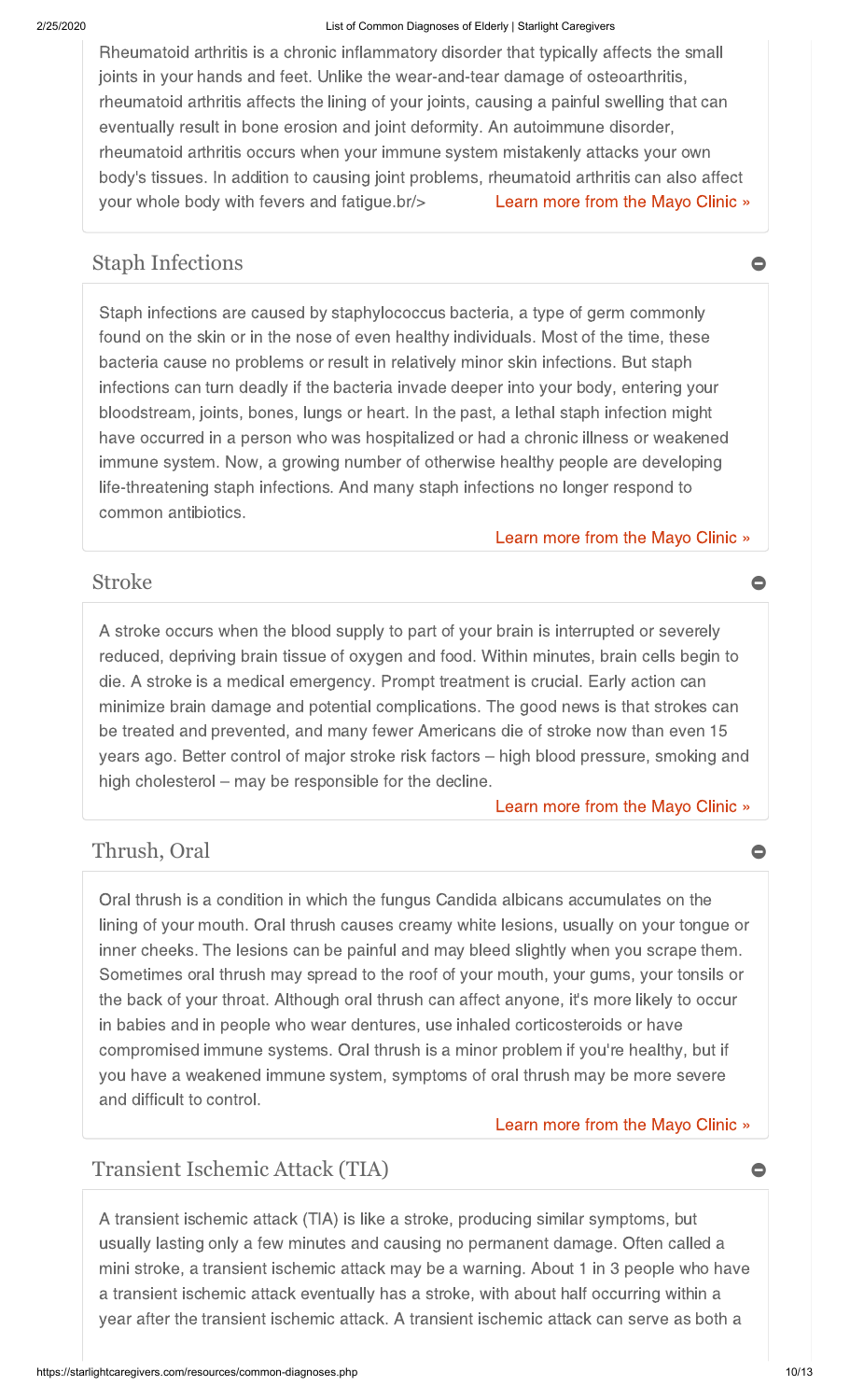warning and an opportunity – a warning of an impending stroke and an opportunity to take steps to prevent it.

#### [Learn more from the Mayo Clinic »](http://www.mayoclinic.com/health/transient-ischemic-attack/DS00220)

## Tuberculosis (TB)

[Learn more from the Mayo Clinic »](http://www.mayoclinic.com/health/tuberculosis/DS00372) Tuberculosis (TB) is a potentially serious infectious disease that mainly affects your lungs. The bacteria that cause tuberculosis are spread from one person to another through tiny droplets released into the air via coughs and sneezes. Once rare in developed countries, tuberculosis infections began increasing in 1985, partly because of the emergence of HIV, the virus that causes AIDS. HIV weakens a person's immune system so it can't fight the TB germs. In the United States, because of stronger control programs, tuberculosis began to decrease again in 1993, but remains a concern.

## Ulcerative Colitis

Ulcerative colitis (UL-sur-uh-tiv koe-LIE-tis) is an inflammatory bowel disease (IBD) that causes long-lasting inflammation in part of your digestive tract. Like Crohn's disease, another common IBD, ulcerative colitis can be debilitating and sometimes can lead to life-threatening complications. Because ulcerative colitis is a chronic condition, symptoms usually develop over time, rather than suddenly.

#### [Learn more from the Mayo Clinic »](http://www.mayoclinic.com/health/ulcerative-colitis/DS00598)

## Vascular Dementia

Vascular dementia is a general term describing problems with reasoning, planning, judgment, memory and other thought processes caused by brain damage from impaired blood flow to your brain. You can develop vascular dementia after a stroke blocks an artery in your brain, but strokes don't always cause vascular dementia. Whether a stroke affects your thinking and reasoning depends on your stroke's severity and location. Vascular dementia also can result from other conditions that damage blood vessels and reduce circulation, depriving your brain of vital oxygen and nutrients. Factors that increase your risk of heart disease and stroke – including high blood pressure, high cholesterol and smoking – also raise your vascular dementia risk. Controlling these factors can help lower your chances of developing vascular dementia.

#### [Learn more from the Mayo Clinic »](http://www.mayoclinic.com/health/vascular-dementia/DS00934)

### Vertigo

Benign paroxysmal positional vertigo (BPPV) is one of the most common causes of vertigo – the sudden sensation that you're spinning or that the inside of your head is spinning. Benign paroxysmal positional vertigo is characterized by brief episodes of mild to intense dizziness. Symptoms of benign paroxysmal positional vertigo are triggered by specific changes in the position of your head, such as tipping your head up or down, and by lying down, turning over or sitting up in bed. You may also feel out of balance when standing or walking.

#### [Learn more from the Mayo Clinic »](http://www.mayoclinic.com/health/vertigo/DS00534)

## Wrinkles  $\qquad \qquad \bullet$

Wrinkles are a natural part of aging, but they're most prominent on sun-exposed skin, such as the face, neck, hands and forearms. Although genetics are the most important determinant of skin structure and texture, sun exposure is the major contributor to